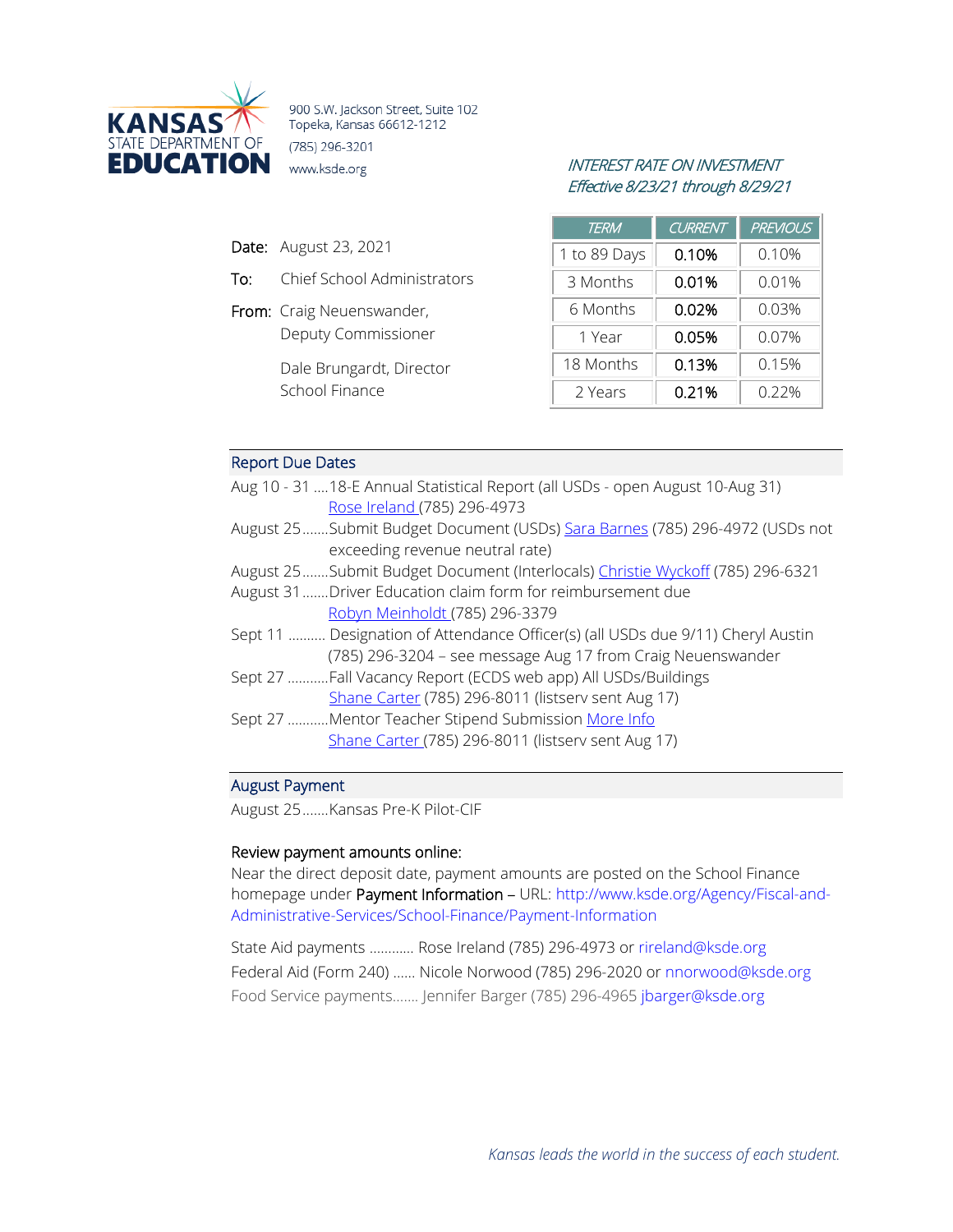# Driver Education claim form due 8/31

If your district offered a driver education program between the dates of Sept 1, 2020, through August 31, 2021, an online claim form must be submitted by August 31 to receive a state aid payment. Download the Driver Ed Reimbursement Web Application User's Handbook at this [link for instructions.](https://www.ksde.org/Portals/0/School%20Finance/guidelines_manuals/Driver%20Ed%20User) If you have questions, call the KSDE Driver Education office and visit with Robyn Meinholdt (785) 296-3379 or email [rmeinholdt@ksde.org.](mailto:rmeinholdt@ksde.org)

The State Safety (Driver Ed) state aid payment is anticipated to deposit on February 16.

#### Website Postings - USD Documents required to be on school website

Per Kansas statute, school districts are required to post certain budget data, accreditation accountability measures, corrective action plan, and the district's Emergency Safety Intervention policy on their district or school building websites. We provided a list of this information in a 3-page document included in the budget workshop packet.



You may view and print this document

from the School Finance website: [https://www.ksde.org/Agency/Fiscal-and-](https://www.ksde.org/Agency/Fiscal-and-Administrative-Services/School-Finance/Online-Budget-Packet)[Administrative-Services/School-Finance/Online-Budget-Packet](https://www.ksde.org/Agency/Fiscal-and-Administrative-Services/School-Finance/Online-Budget-Packet) Scroll to the heading: Guidance for Administrators and Business Officials, select: [Website Postings -](https://www.ksde.org/Portals/0/School%20Finance/budget/Online%20Budget%20Packet/post%20to%20USD%20website.pdf?ver=2021-08-23-082340-517) [Documents required to be on school website](https://www.ksde.org/Portals/0/School%20Finance/budget/Online%20Budget%20Packet/post%20to%20USD%20website.pdf?ver=2021-08-23-082340-517)

The Kansas State Department of Education is also required to make available budget data for every district on the KSDE Data Central website - School Finance Reports cube: [https://datacentral.ksde.org/.](https://datacentral.ksde.org/)

#### Submit 18E Report by Aug 31– Unified School Districts only

Only seven working days remain to complete the Annual Statistical Report 18E due Tuesday, **August 31**. Examples of information collected on the 18E report are bond data, summer school enrollment information, indirect costs, and transportation data such as number of bus drivers, miles traveled and vehicle depreciation.

NOTE: The 18E Report collects information from the *prior school year (2020-21).*

Prior to entering data on the 18E report, please download and print the user's guide. The manual provides screen shots and step-by-step instructions on entering data to complete the report. Additional help is available by clicking on the "Help Screen" link in the web application.

- To download user's guide: [https://www.ksde.org/Agency/Fiscal-and-Administrative-](https://www.ksde.org/Agency/Fiscal-and-Administrative-Services/School-Finance/Guidelines-and-Manuals)[Services/School-Finance/Guidelines-and-Manuals](https://www.ksde.org/Agency/Fiscal-and-Administrative-Services/School-Finance/Guidelines-and-Manuals)
- Select: 18E Annual Statistical Report User's Guide